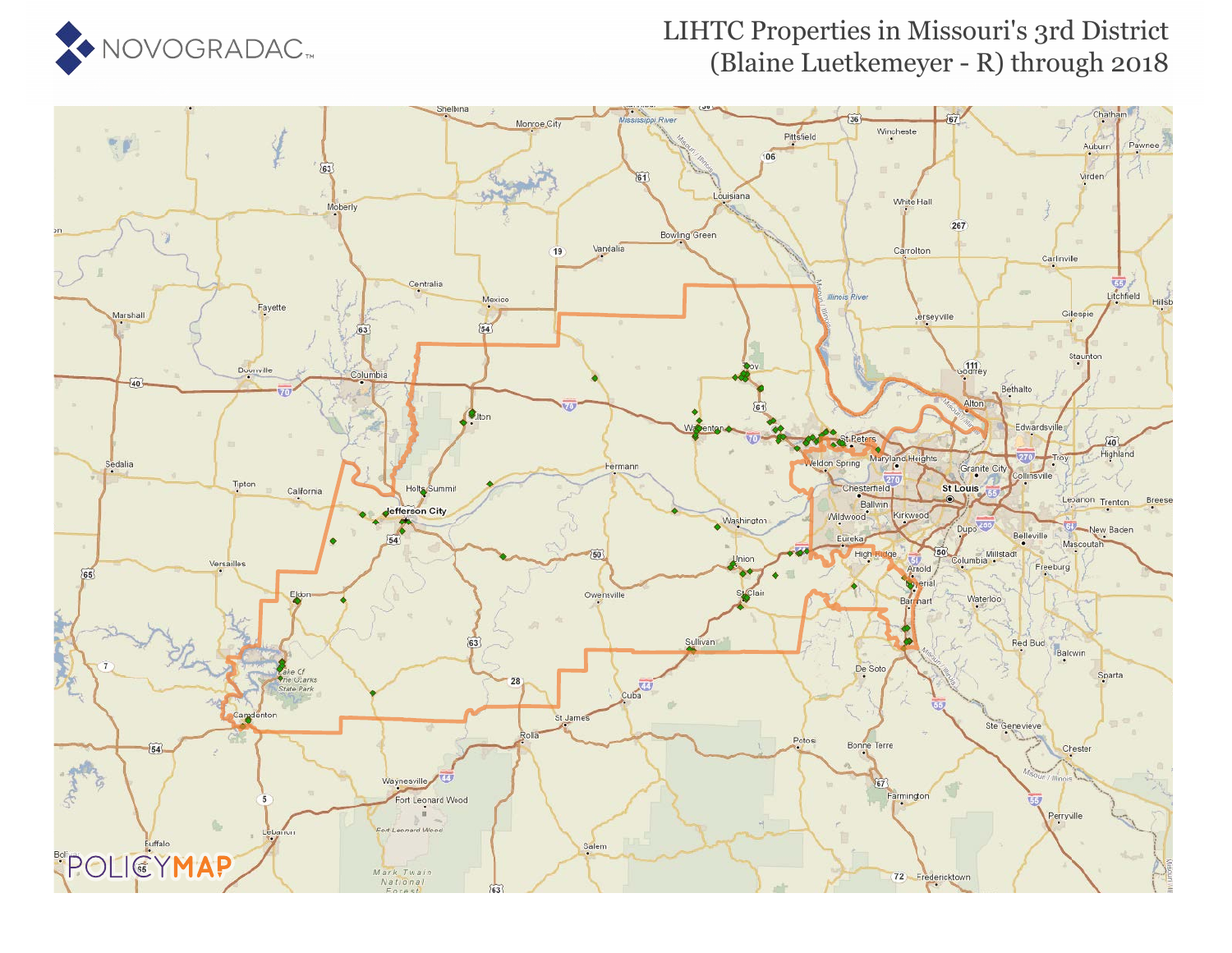| <b>Project Name</b>                                                                                                                                                                                      | <b>Address</b>                     | <b>City</b>               | <b>State</b> | <b>Zip Code</b> | Nonprofit<br><b>Sponsor</b> | <b>Allocation</b><br>Year | <b>Annual</b><br><b>Allocated</b><br><b>Amount</b> | <b>Year Placed</b><br>in Service | <b>Construction Type</b>         | <b>Total</b><br><b>Units</b> | Low<br><b>Income</b><br><b>Units</b> | <b>Rent or</b><br><b>Income</b><br><b>Ceiling</b> | <b>Credit</b><br>Percentage                   | Tax-<br><b>Exempt</b><br><b>Bond</b> | <b>HUD Multi-</b><br>Family<br><b>Financing/Rental</b><br><b>Assistance</b> |
|----------------------------------------------------------------------------------------------------------------------------------------------------------------------------------------------------------|------------------------------------|---------------------------|--------------|-----------------|-----------------------------|---------------------------|----------------------------------------------------|----------------------------------|----------------------------------|------------------------------|--------------------------------------|---------------------------------------------------|-----------------------------------------------|--------------------------------------|-----------------------------------------------------------------------------|
| <b>SUMMIT AT OSAGE</b>                                                                                                                                                                                   | 4450 SKI DR                        | <b>OSAGE BEACH</b>        | <b>MO</b>    | 65065           | No                          | 2001                      | \$0                                                | 2002                             | <b>New Construction</b>          | 48                           | 48                                   |                                                   | $70\,\%$ present $\,$ No value                |                                      |                                                                             |
| <b>UNION PLACE APTS</b>                                                                                                                                                                                  | 1020<br>INDEPENDENC UNION<br>E DR  |                           | MO           | 63084           | No                          | 2001                      | \$0                                                | 2002                             | <b>New Construction</b>          | 48                           | 48                                   |                                                   | $70\,\%$ present $\,$ No value                |                                      |                                                                             |
| <b>CHERRY CREEK</b><br><b>ESTATES</b>                                                                                                                                                                    | 1185 HWY TT                        | <b>ST CLAIR</b>           | MO           | 63077           | No                          | 2003                      | $\$0$                                              | 2003                             | New Construction                 | 24                           | 24                                   |                                                   | $70\,\%$ present $\,$ No value                |                                      |                                                                             |
| <b>LAKEWOOD APTS</b>                                                                                                                                                                                     | 5207<br><b>LAKEWOOD</b><br>TER     | <b>IMPERIAL</b>           | MO           | 63052           | No                          | 2003                      | \$0                                                | 2003                             | New Construction                 | 312                          | 312                                  |                                                   | $30\,\%$ present $\,$ Yes value               |                                      |                                                                             |
| PEVELY SQUARE                                                                                                                                                                                            | 1 PEVELY SQ DR PEVELY              |                           | MO           | 63070           | No                          | 2004                      | \$0                                                | 2003                             | <b>Acquisition and Rehab 120</b> |                              | 120                                  |                                                   | $30\,\%$ present $\,$ Yes value               |                                      |                                                                             |
| <b>WEATHERED ROCK</b><br><b>APTS</b>                                                                                                                                                                     | 835<br>WEATHERED<br><b>ROCK RD</b> | JEFFERSON CITY MO         |              | 65101           | No                          | 2002                      | \$0                                                | 2003                             | New Construction                 | 40                           | 40                                   |                                                   | $70\,\%$ present $\,$ No value                |                                      |                                                                             |
| <b>WOODCREST VILLAS</b>                                                                                                                                                                                  | 117 CODY DR                        | <b>TROY</b>               | MO           | 63379           | Yes                         | 2004                      | $\$0$                                              | 2003                             | New Construction                 | 60                           | 60                                   |                                                   | $70\,\%$ present $\,$ No value                |                                      |                                                                             |
| <b>FULTON I APTS</b>                                                                                                                                                                                     | 310<br>CHRISTOPHER FULTON<br>LN    |                           | MO           | 65251           | No                          | 2003                      | \$0                                                | 2004                             | Acquisition and Rehab 26         |                              | 26                                   |                                                   | <b>Both 30%</b><br>and 70%<br>present value   | No                                   |                                                                             |
| <b>HIDDEN VALLEY</b><br><b>ESTATES</b>                                                                                                                                                                   | 1450 TREE TOP<br><b>CT</b>         | WENTZVILLE                | $_{\rm MO}$  | 63385           | No                          | 2003                      | \$570,431                                          | 2004                             | Acquisition and Rehab 200        |                              | 200                                  | 60% AMGI                                          | $30\,\%$ present $\,$ Yes value               |                                      |                                                                             |
| HYDER ELDERLY APTS 1310 LINDEN DR JEFFERSON CITY MO                                                                                                                                                      |                                    |                           |              | 65109           | No                          | 2003                      | \$0                                                | 2004                             | Acquisition and Rehab 116        |                              | 116                                  |                                                   | Not<br>Indicated                              |                                      |                                                                             |
| MONTGOMERY CITY<br><b>APTS</b>                                                                                                                                                                           |                                    | 27 OAK TREE CT MONTGOMERY | $_{\rm MO}$  | 63361           | No                          | 2004                      | \$0                                                | 2004                             | <b>Acquisition and Rehab 32</b>  |                              | 32                                   |                                                   | 30 % present $\,\rm \gamma_{\rm es}$<br>value |                                      |                                                                             |
| <b>GENTEMANN MANOR</b>                                                                                                                                                                                   | 1100 MEADOW O FALLON<br>POINTE DR  |                           | $_{\rm MO}$  | 63366           | No                          | 2003                      | \$0                                                | 2005                             | <b>New Construction</b>          | 60                           | 60                                   |                                                   | Not<br>Indicated                              | $\mathbf {No}$                       |                                                                             |
| $\begin{tabular}{ll} \bf{MILLSTONE \hspace{0.1cm} VILLAGE & \textbf{300 \hspace{0.1cm} MILLSTONE} \hspace{0.1cm} PACIFIC \\ \bf{APTS} & \hspace{0.1cm} \textbf{VILLAGE \hspace{0.1cm} DR} \end{tabular}$ |                                    |                           | MO           | 63069           | $\rm\thinspace No$          | 2004                      | \$0                                                | 2005                             | <b>New Construction</b>          | 44                           | 44                                   |                                                   | Not<br>Indicated                              |                                      |                                                                             |

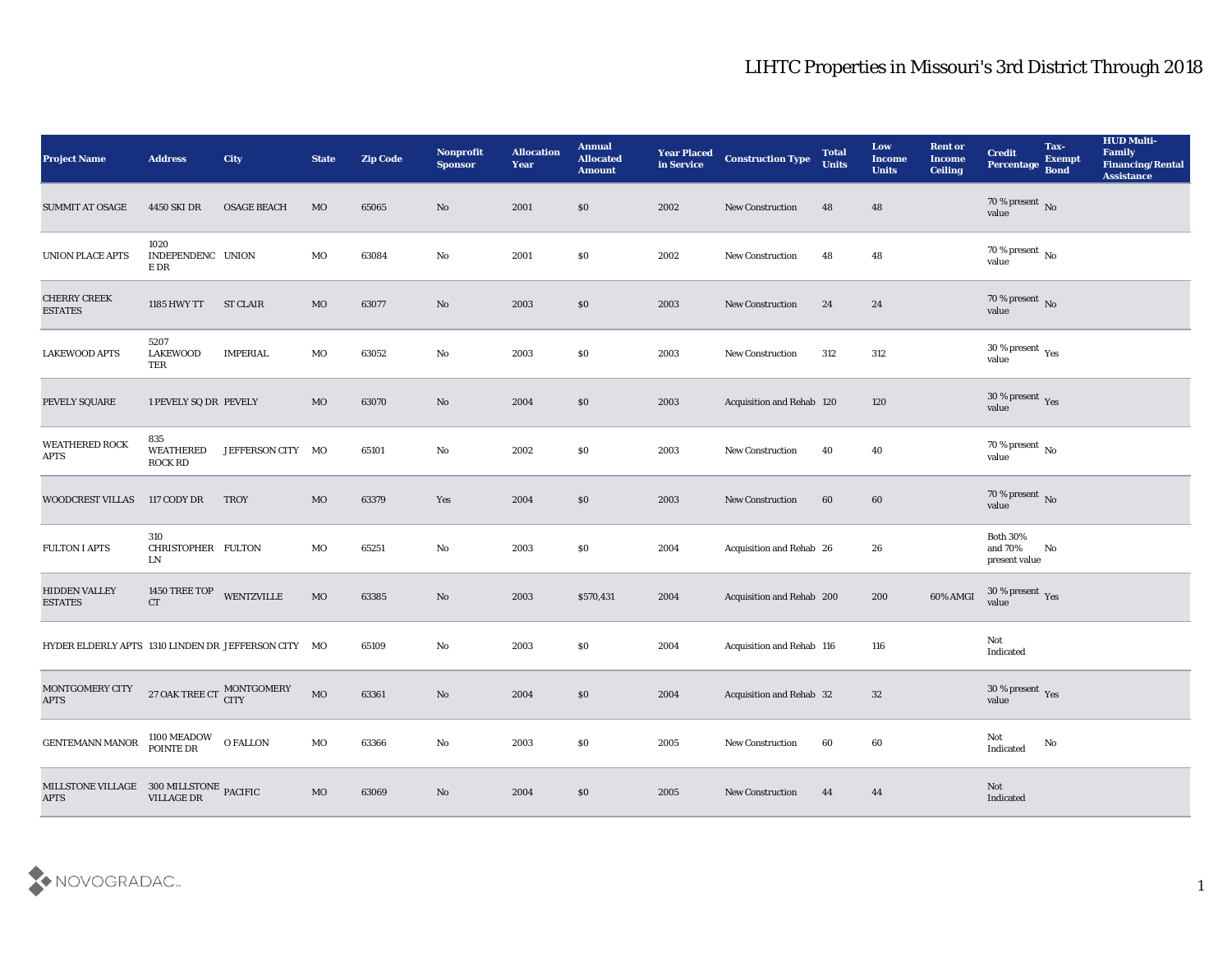| <b>Project Name</b>                     | <b>Address</b>                                                           | City              | <b>State</b> | <b>Zip Code</b> | Nonprofit<br><b>Sponsor</b> | <b>Allocation</b><br>Year | <b>Annual</b><br><b>Allocated</b><br><b>Amount</b> | <b>Year Placed</b><br>in Service | <b>Construction Type</b> | <b>Total</b><br><b>Units</b> | Low<br><b>Income</b><br><b>Units</b> | <b>Rent or</b><br><b>Income</b><br><b>Ceiling</b> | <b>Credit</b><br>Percentage                             | Tax-<br><b>Exempt</b><br><b>Bond</b> | <b>HUD Multi-</b><br>Family<br><b>Financing/Rental</b><br><b>Assistance</b> |
|-----------------------------------------|--------------------------------------------------------------------------|-------------------|--------------|-----------------|-----------------------------|---------------------------|----------------------------------------------------|----------------------------------|--------------------------|------------------------------|--------------------------------------|---------------------------------------------------|---------------------------------------------------------|--------------------------------------|-----------------------------------------------------------------------------|
| <b>PEINE LAKES APTS</b>                 | <b>2111 PEINE</b><br><b>LAKES DR</b>                                     | WENTZVILLE        | MO           | 63385           | No                          | 2004                      | \$800,737                                          | 2006                             | <b>New Construction</b>  | 256                          | 256                                  | 60% AMGI                                          | 30 % present $\gamma_{\rm e s}$<br>value                |                                      |                                                                             |
| <b>WYNDHAM PARK</b>                     | $300$ WYNDHAM $\,$ ST PETERS PARK DR                                     |                   | <b>MO</b>    | 63376           | No                          | 2004                      | \$581,586                                          | 2006                             | <b>New Construction</b>  | 60                           | 60                                   | 60% AMGI                                          | $70\,\%$ present $\,$ No value                          |                                      |                                                                             |
| CHAPEL HILL COMMON                      | , 3561 CHAPEL<br>HILL RD                                                 | JEFFERSON CITY MO |              | 65109           | No                          | 2005                      | \$356,333                                          | 2006                             | <b>New Construction</b>  | 44                           | 44                                   | 60% AMGI                                          | $70\,\%$ present $\,$ No value                          |                                      |                                                                             |
| <b>HICKORY HOLLOW</b>                   | 117 HICKORY<br>TRAIL                                                     | <b>WENTZVILLE</b> | MO           | 63385           | Yes                         | 2005                      | \$492,000                                          | 2006                             | <b>New Construction</b>  | 37                           | 37                                   | 60% AMGI                                          | $70\,\%$ present $\,$ No value                          |                                      |                                                                             |
| <b>SUMMIT VALLEY</b>                    | 127 SUMMIT<br><b>VALLEY LOOP</b>                                         | <b>PACIFIC</b>    | MO           | 63069           | No                          | 2005                      | \$335,000                                          | 2006                             | New Construction         | 48                           | 44                                   | 60% AMGI                                          | $70\,\%$ present $\,$ No value                          |                                      |                                                                             |
| WYNDHAM PARK II                         | 8000<br><b>WYNDHAM</b><br>PARK DR                                        | <b>ST PETERS</b>  | MO           | 63376           | No                          | 2006                      | \$649,900                                          | 2007                             | <b>New Construction</b>  | 54                           | 54                                   | 60% AMGI                                          | $70\,\%$ present $\,$ No value                          |                                      |                                                                             |
| MICHAEL'S PLACE                         | 53 LANDERS LN CAMDENTON                                                  |                   | MO           | 65020           | No                          | 2008                      | \$245,137                                          | 2009                             | <b>New Construction</b>  | 32                           | 32                                   | 60% AMGI                                          | <b>Both 30%</b><br>and 70%<br>present value             | No                                   |                                                                             |
| <b>PEVELY POINTE APTS</b>               | 1001 PEVELY<br>POINTE DR                                                 | <b>PEVELY</b>     | MO           | 63070           | No                          | 2006                      | \$834,137                                          | 2009                             | <b>New Construction</b>  | 256                          | 256                                  | 60% AMGI                                          | <b>Both 30%</b><br>and 70%<br>present value             | No                                   |                                                                             |
| <b>SAND HILLS PLACE</b><br><b>APTS</b>  | 313 WHITE<br><b>SANDS DR</b>                                             | <b>FESTUS</b>     | MO           | 63028           | No                          | 2008                      | \$384,011                                          | 2009                             | <b>New Construction</b>  | 48                           | 48                                   | 60% AMGI                                          | $30\,\%$ present $\,$ No value                          |                                      |                                                                             |
| <b>SUMMIT VALLEY 3</b>                  | 155 SUMMIT<br><b>VALLEY LOOP</b>                                         | <b>PACIFIC</b>    | MO           | 63069           | No                          | 2008                      | \$183,000                                          | 2009                             | <b>New Construction</b>  | 24                           | 20                                   | 60% AMGI                                          | <b>Both 30%</b><br>and 70%<br>present value             | No                                   |                                                                             |
| <b>CHANDLER BAY APTS</b>                | $\ensuremath{\mathsf{PARKWOOD}}$ CIR $\ensuremath{\mathsf{OSAGE}}$ BEACH |                   | MO           | 65065           | No                          | 2010                      | \$822,825                                          | 2011                             | <b>New Construction</b>  | 48                           | 48                                   | 60% AMGI and 70%                                  | <b>Both 30%</b><br>present value                        | No                                   |                                                                             |
| <b>CHAPEL HILL</b><br><b>COMMONS II</b> | <b>205 ROCK</b><br><b>BEACON RD</b>                                      | JEFFERSON CITY MO |              | 65109           | $\rm\thinspace No$          | 2009                      | \$641,000                                          | 2011                             | <b>New Construction</b>  | 44                           | 44                                   |                                                   | <b>Both 30%</b><br>60% AMGI and 70% No<br>present value |                                      |                                                                             |
| WRIGHT CITY NORTH 170<br><b>APTS</b>    | <b>BROOKVIEW</b>                                                         | WRIGHT CITY       | MO           | 63390           |                             | 1990                      | \$0                                                | 1991                             | <b>New Construction</b>  | 24                           | 24                                   |                                                   | Not<br>Indicated                                        |                                      |                                                                             |

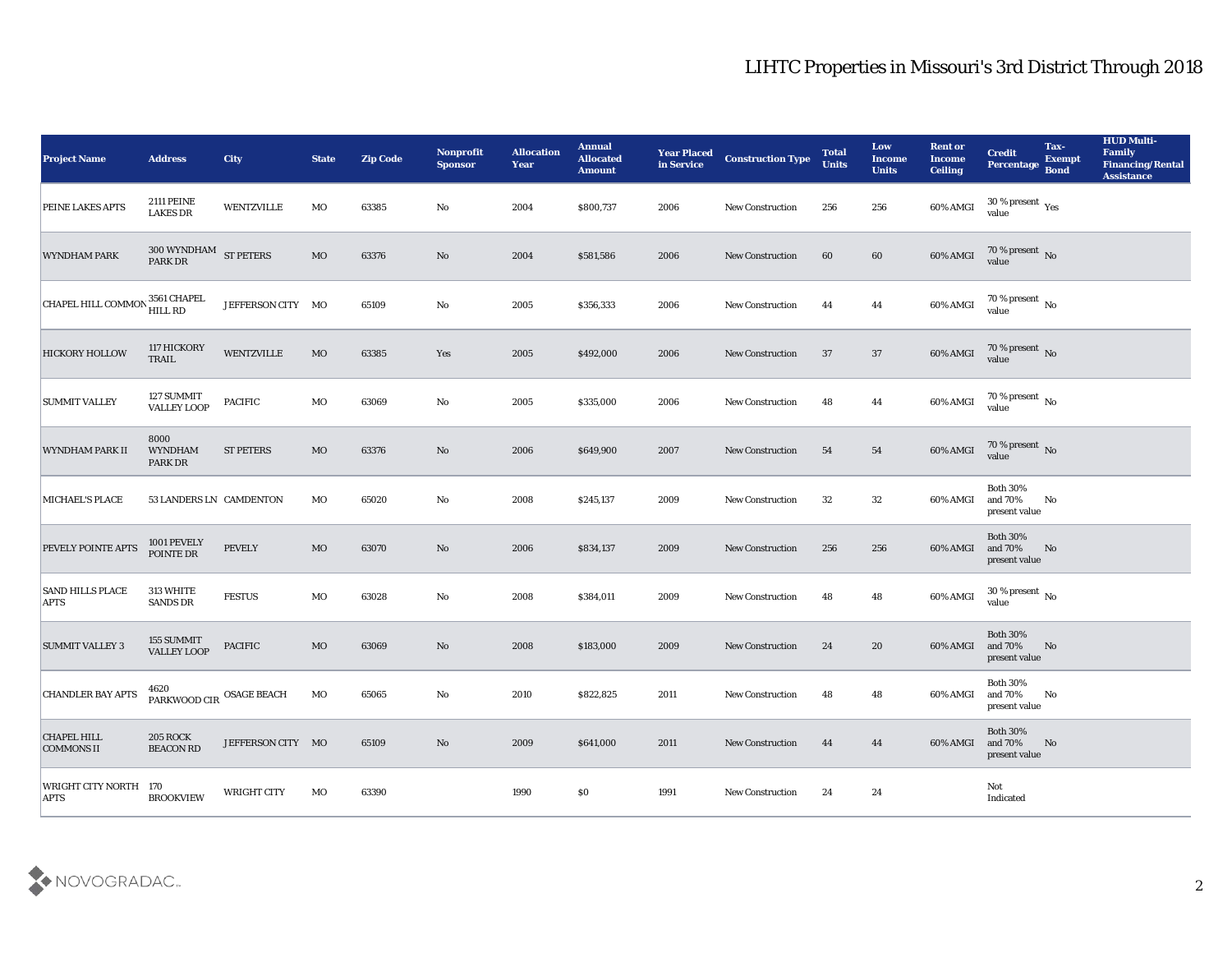| <b>Project Name</b>                              | <b>Address</b>                                                                             | City             | <b>State</b> | <b>Zip Code</b> | Nonprofit<br><b>Sponsor</b> | <b>Allocation</b><br><b>Year</b> | <b>Annual</b><br><b>Allocated</b><br><b>Amount</b> | <b>Year Placed</b><br>in Service | <b>Construction Type</b> | <b>Total</b><br><b>Units</b> | Low<br><b>Income</b><br><b>Units</b> | <b>Rent or</b><br><b>Income</b><br><b>Ceiling</b> | <b>Credit</b><br>Percentage Bond  | Tax-<br><b>Exempt</b> | <b>HUD Multi-</b><br>Family<br><b>Financing/Rental</b><br><b>Assistance</b> |
|--------------------------------------------------|--------------------------------------------------------------------------------------------|------------------|--------------|-----------------|-----------------------------|----------------------------------|----------------------------------------------------|----------------------------------|--------------------------|------------------------------|--------------------------------------|---------------------------------------------------|-----------------------------------|-----------------------|-----------------------------------------------------------------------------|
| <b>APPLEBEE PARK</b>                             | 1895 W N<br>SERVICE RD                                                                     | WRIGHT CITY      | MO           |                 |                             | 1990                             | \$0                                                | 1992                             | New Construction         | 61                           | 61                                   |                                                   | Not<br>Indicated                  |                       |                                                                             |
| <b>CAMDENTON SENIOR</b><br><b>HOUSING</b>        | 178 HOPKINS<br>$\rm CIR$                                                                   | <b>CAMDENTON</b> | MO           | 65020           |                             | 1991                             | \$0                                                | 1992                             | <b>New Construction</b>  | 24                           | 24                                   |                                                   | Not<br>$\operatorname{Indicated}$ | No                    |                                                                             |
| <b>EAST RIDGE APTS</b>                           | 1230 HEDGE<br>$\operatorname{AVE}$                                                         | <b>ST CLAIR</b>  | $_{\rm MO}$  | 63077           |                             | 1991                             | $\boldsymbol{\mathsf{S}}\boldsymbol{\mathsf{0}}$   | 1992                             | <b>New Construction</b>  | 48                           | 48                                   |                                                   | Not<br>Indicated                  | No                    |                                                                             |
| J & P APTS                                       | 213 JONES ST                                                                               | <b>SULLIVAN</b>  | MO           | 63080           |                             | 1992                             | \$0                                                | 1992                             | New Construction         | 8                            | 8                                    |                                                   | Not<br>Indicated                  |                       |                                                                             |
| <b>LINNCOURT APTS</b>                            | $\begin{array}{ll} 150\ \mathrm{N} & \mathrm{LINN} \\ \mathrm{LINNWOOD\ DR} & \end{array}$ |                  | MO           | 65051           |                             | 1992                             | $\$0$                                              | 1992                             | <b>New Construction</b>  | 16                           | 16                                   |                                                   | Not<br>Indicated                  |                       |                                                                             |
| PALISADES OF PACIFIC 635 PALISADES PACIFIC<br> V | ${\rm D}{\rm R}$                                                                           |                  | MO           | 63069           |                             | 1992                             | \$0                                                | 1992                             | <b>New Construction</b>  | $\mathbf{2}$                 | $\boldsymbol{2}$                     |                                                   | Not<br>Indicated                  |                       |                                                                             |
| <b>PARKVIEW APTS</b>                             | $200$ PARKVIEW $$\,{\rm NEW\;HAVEN}$$ DR                                                   |                  | $_{\rm MO}$  | 63068           |                             | 1991                             | $\boldsymbol{\mathsf{S}}\boldsymbol{\mathsf{0}}$   | 1992                             | New Construction         | 12                           | 12                                   |                                                   | Not<br>Indicated                  | No                    |                                                                             |
| <b>TROY VILLAGE APTS</b>                         | 1216 FORSYTHE $\,$ TROY<br><b>CIR</b>                                                      |                  | MO           | 63379           |                             | 1991                             | \$0                                                | 1992                             | <b>New Construction</b>  | 24                           | 24                                   |                                                   | Not<br>Indicated                  | No                    |                                                                             |
| WARRENTON APTS II 201 W OAK ST WARRENTON         |                                                                                            |                  | MO           | 63383           |                             | 1992                             | $\$0$                                              | 1993                             | New Construction         | 8                            | $8\phantom{1}$                       |                                                   | Not<br>Indicated                  |                       |                                                                             |
| 1414 COCO PL                                     | 1414 COCO PL                                                                               | WENTZVILLE       | MO           | 63385           |                             | 1993                             | $\$0$                                              | 1994                             | New Construction         | $\mathbf{1}$                 | $\mathbf{1}$                         |                                                   | Not<br>Indicated                  | No                    |                                                                             |
| 1416 COCO PL                                     | 1416 COCO PL WENTZVILLE                                                                    |                  | MO           | 63385           |                             | 1993                             | \$0                                                | 1994                             | <b>New Construction</b>  | $\blacksquare$               | $\mathbf{1}$                         |                                                   | Not<br>Indicated                  | No                    |                                                                             |
| 1418 COCO PL                                     | 1418 COCO PL WENTZVILLE                                                                    |                  | $_{\rm MO}$  | 63385           |                             | 1993                             | $\$0$                                              | 1994                             | New Construction         | $\overline{1}$               | $\overline{\phantom{a}}$             |                                                   | Not<br>$\operatorname{Indicated}$ | $\mathbf {No}$        |                                                                             |
| 1420 COCO PL                                     | 1420 COCO PL WENTZVILLE                                                                    |                  | MO           | 63385           |                             | 1993                             | $\$0$                                              | 1994                             | <b>New Construction</b>  | $\blacksquare$               | $\overline{1}$                       |                                                   | Not<br>Indicated                  | $\rm\thinspace No$    |                                                                             |

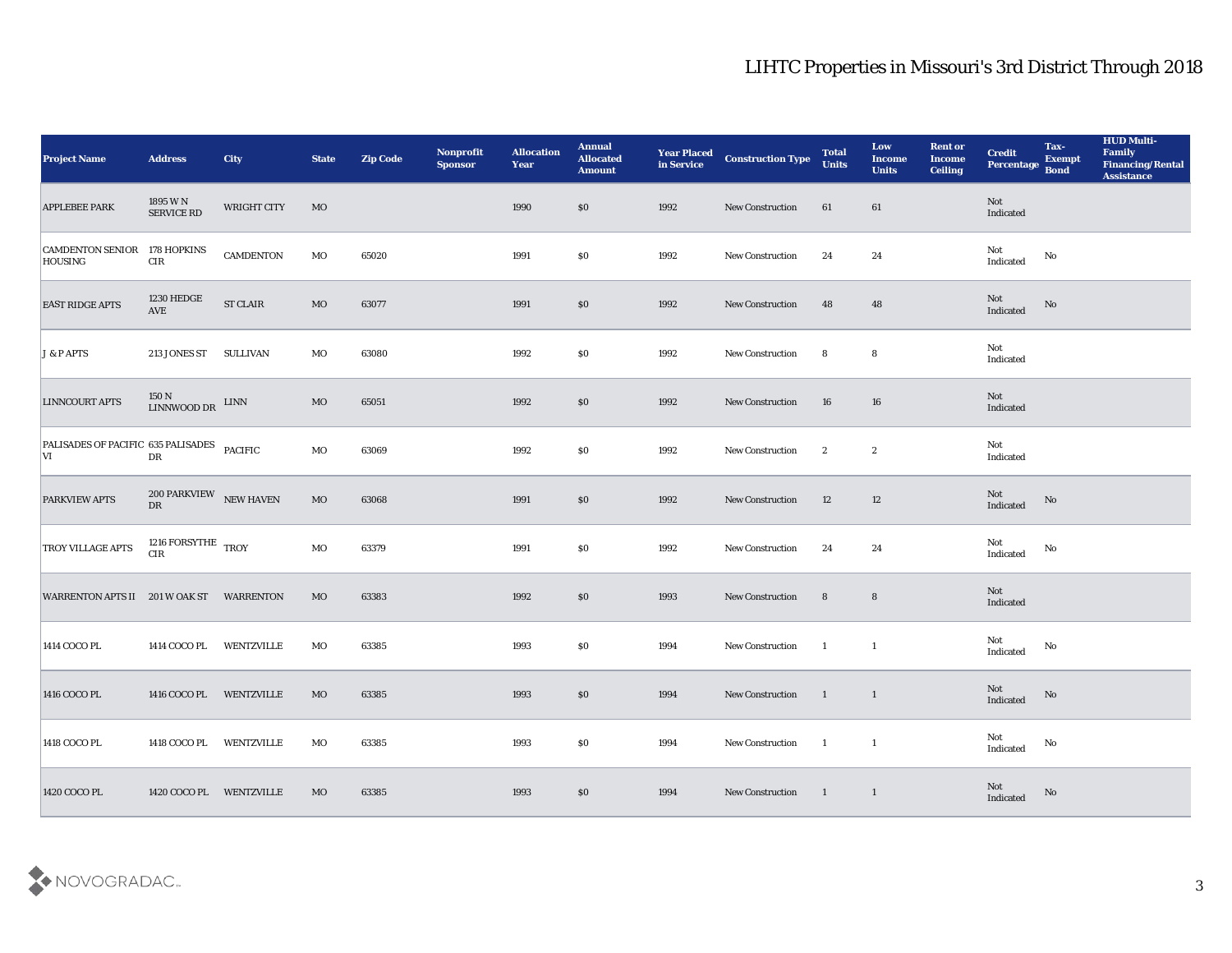| <b>Project Name</b>                               | <b>Address</b>                                   | <b>City</b>        | <b>State</b> | <b>Zip Code</b> | Nonprofit<br><b>Sponsor</b> | <b>Allocation</b><br><b>Year</b> | <b>Annual</b><br><b>Allocated</b><br><b>Amount</b> | <b>Year Placed</b><br>in Service | <b>Construction Type</b> | <b>Total</b><br><b>Units</b> | Low<br><b>Income</b><br><b>Units</b> | <b>Rent or</b><br><b>Income</b><br><b>Ceiling</b> | <b>Credit</b><br><b>Percentage</b>  | Tax-<br><b>Exempt</b><br><b>Bond</b> | <b>HUD Multi-</b><br>Family<br><b>Financing/Rental</b><br><b>Assistance</b> |
|---------------------------------------------------|--------------------------------------------------|--------------------|--------------|-----------------|-----------------------------|----------------------------------|----------------------------------------------------|----------------------------------|--------------------------|------------------------------|--------------------------------------|---------------------------------------------------|-------------------------------------|--------------------------------------|-----------------------------------------------------------------------------|
| 1422 COCO PL                                      | 1422 COCO PL                                     | <b>WENTZVILLE</b>  | MO           | 63385           |                             | 1993                             | \$0                                                | 1994                             | New Construction         | -1                           | $\mathbf{1}$                         |                                                   | Not<br>$\operatorname{Indicated}$   | No                                   |                                                                             |
| 1424 COCO PL                                      | 1424 COCO PL WENTZVILLE                          |                    | MO           | 63385           |                             | 1993                             | \$0                                                | 1994                             | New Construction         | -1                           | $\mathbf{1}$                         |                                                   | Not<br>Indicated                    | No                                   |                                                                             |
| TROY ESTATES APTS                                 | 211 VILLA DR                                     | <b>TROY</b>        | MO           | 63379           |                             | 1993                             | \$0                                                | 1994                             | New Construction         | 24                           | 24                                   |                                                   | Not<br>Indicated                    | No                                   |                                                                             |
| <b>CALLAWAY VILLA</b>                             | 211 W SIMON<br><b>BLVD</b>                       | HOLTS SUMMIT       | MO           | 65043           | No                          | 1994                             | \$0                                                | 1995                             | New Construction         | 48                           | 48                                   |                                                   | $70\,\%$ present $\,$ No value      |                                      |                                                                             |
| CENTER STREET APTS 6 S CTR ST                     |                                                  | <b>SULLIVAN</b>    | MO           | 63080           | No                          | 1995                             | \$0                                                | 1995                             | New Construction         | 16                           | 16                                   |                                                   | $30\,\%$ present $\,$ No value      |                                      |                                                                             |
| FRANKLIN COUNTY<br><b>SENIOR APTS</b>             | 1670 FRANKLIN ST CLAIR<br>$\mathbf{D}\mathbf{R}$ |                    | <b>MO</b>    | 63077           | No                          | 1994                             | \$0                                                | 1995                             | <b>New Construction</b>  | 24                           | 24                                   |                                                   | $30\,\%$ present $\,$ No value      |                                      |                                                                             |
| LAKE OZARK VILLAGE 1150 MACE RD                   |                                                  | <b>OSAGE BEACH</b> | MO           | 65065           | No                          | 1994                             | \$0                                                | 1995                             | New Construction         | 24                           | 24                                   |                                                   | $30\,\%$ present $\,$ No value      |                                      |                                                                             |
| <b>OSAGE ESTATES</b>                              | 2615 LISA LN                                     | <b>PACIFIC</b>     | MO           | 63069           | No                          | 1994                             | \$0                                                | 1995                             | New Construction         | 72                           | 72                                   |                                                   | $70\,\%$ present $\,$ No $\,$ value |                                      |                                                                             |
| PALISADES FO PACIFIC 636 PALISADES<br>$\mathbf V$ | DR                                               | <b>PACIFIC</b>     | $_{\rm MO}$  | 63069           | No                          | 1993                             | \$0                                                | 1995                             | New Construction         | 8                            | 8                                    |                                                   | $70\,\%$ present $\,$ No value      |                                      |                                                                             |
| <b>RED BUD APTS</b>                               | 10340 STATE RD $_{\rm MOKANE}$<br>$\mathbf{C}$   |                    | $_{\rm MO}$  | 65059           | No                          | 1994                             | \$0                                                | 1995                             | <b>New Construction</b>  | 8                            | $8\phantom{1}$                       |                                                   | $30\,\%$ present $\,$ No value      |                                      |                                                                             |
| <b>TROY VILLA</b>                                 | 143 CAROL DR TROY                                |                    | MO           | 63379           | No                          | 1994                             | \$0                                                | 1995                             | <b>New Construction</b>  | 64                           | 64                                   |                                                   | $70\,\% \,present \over 0$ value    |                                      |                                                                             |
| TWIN CITY VILLA                                   | 100 TWIN CITY FESTUS<br>${\rm D}{\rm R}$         |                    | $_{\rm MO}$  | 63028           | $\rm\thinspace No$          | 1994                             | $\$0$                                              | 1995                             | New Construction         | 40                           | 40                                   |                                                   | $70\,\%$ present $\,$ No value      |                                      |                                                                             |
| <b>WARRENTON APTS</b>                             | 2304 DONNA<br>MARIA DR                           | <b>WARRENTON</b>   | $_{\rm MO}$  | 63383           | $\rm\thinspace No$          | 1993                             | $\$0$                                              | 1995                             | New Construction         | 24                           | 24                                   |                                                   | $30\,\%$ present $\,$ No value      |                                      |                                                                             |

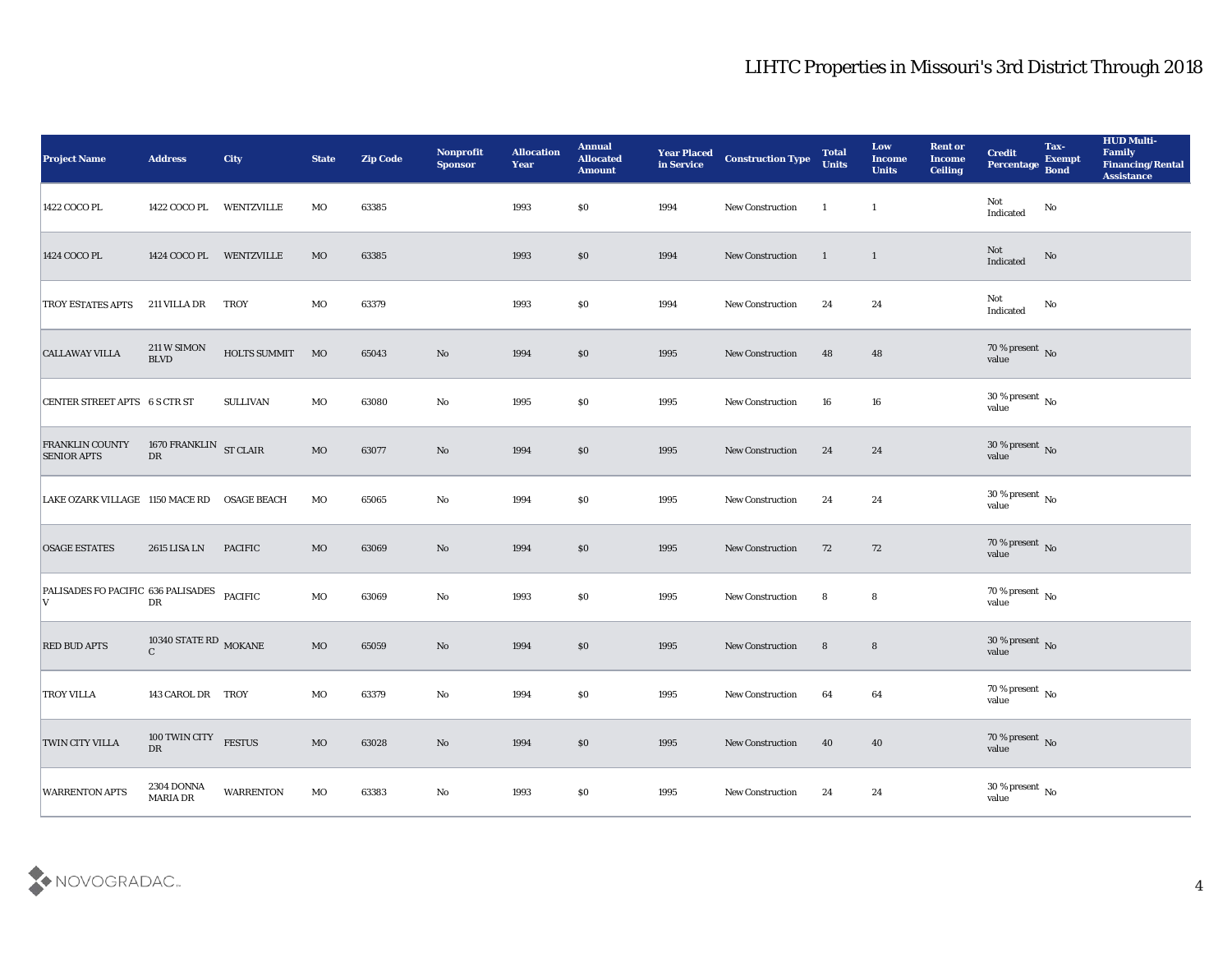| <b>Project Name</b>                        | <b>Address</b>                                                 | <b>City</b>                  | <b>State</b> | <b>Zip Code</b> | Nonprofit<br><b>Sponsor</b> | <b>Allocation</b><br><b>Year</b> | <b>Annual</b><br><b>Allocated</b><br><b>Amount</b> | <b>Year Placed</b><br>in Service | <b>Construction Type</b> | <b>Total</b><br><b>Units</b> | Low<br><b>Income</b><br><b>Units</b> | <b>Rent or</b><br><b>Income</b><br><b>Ceiling</b> | <b>Credit</b><br>Percentage        | Tax-<br><b>Exempt</b><br><b>Bond</b> | <b>HUD Multi-</b><br>Family<br><b>Financing/Rental</b><br><b>Assistance</b> |
|--------------------------------------------|----------------------------------------------------------------|------------------------------|--------------|-----------------|-----------------------------|----------------------------------|----------------------------------------------------|----------------------------------|--------------------------|------------------------------|--------------------------------------|---------------------------------------------------|------------------------------------|--------------------------------------|-----------------------------------------------------------------------------|
| <b>EUGENE GODLEN</b><br><b>ACRES</b>       | 10404 HIGH ST EUGENE                                           |                              | <b>MO</b>    | 65032           | No                          | 1995                             | \$0                                                | 1996                             | Acquisition and Rehab 8  |                              | $8\phantom{1}$                       |                                                   | 30 % present No<br>value           |                                      |                                                                             |
| PALISADES OF PACIFIC 652 PALISADES<br>VII  | DR                                                             | <b>PACIFIC</b>               | MO           | 63069           | No                          | 1994                             | $\$0$                                              | 1996                             | New Construction         | 3                            | 3                                    |                                                   | 70 % present $\,$ No $\,$<br>value |                                      |                                                                             |
| <b>PARKVIEW ESTATES</b><br>OF MOSCOW MILLS | <b>ST</b>                                                      | 322 RAILROAD MOSCOW MILLS MO |              | 63362           | $\mathbf{N}\mathbf{o}$      | 1994                             | \$0                                                | 1996                             | New Construction         | 12                           | 12                                   |                                                   | $70\,\%$ present $\,$ No value     |                                      |                                                                             |
| <b>ST PETERS VILLA</b>                     | 500 STARWOOD ST PETERS<br>${\rm D}{\rm R}$                     |                              | MO           | 63376           | No                          | 1994                             | \$0                                                | 1996                             | <b>New Construction</b>  | 54                           | 54                                   |                                                   | $70\,\%$ present $\,$ No value     |                                      |                                                                             |
| <b>CEDAR RIDGE</b><br><b>ESTATES</b>       | 4912 CHARM<br>RIDGE DR                                         | JEFFERSON CITY MO            |              | 65109           | No                          | 1996                             | \$0                                                | 1997                             | <b>New Construction</b>  | 48                           | 48                                   |                                                   | $70\,\%$ present $\,$ No value     |                                      |                                                                             |
| <b>VILLAGE APTS OF</b><br><b>WARRENTON</b> | 109 SOUTHSIDE WARRENTON<br>CT                                  |                              | MO           | 63383           | No                          | 1996                             | $\$0$                                              | 1997                             | <b>New Construction</b>  | 12                           | 12                                   |                                                   | $30\,\%$ present $\,$ No value     |                                      |                                                                             |
| <b>FULTON SENIORS</b><br><b>APTS</b>       | $451\,\mathrm{E}\,\mathrm{ST}$ EUNICE $_\mathrm{FULTON}$<br>RD |                              | $_{\rm MO}$  | 65251           | No                          | 1997                             | \$0                                                | 1998                             | <b>New Construction</b>  | 36                           | 36                                   |                                                   | Not<br>Indicated                   | No                                   |                                                                             |
| <b>GATEWAY VILLAS</b>                      | 142 CAROL DR TROY                                              |                              | MO           | 63379           | $\mathbf{No}$               | 1997                             | \$0                                                | 1998                             | <b>New Construction</b>  | 40                           | 40                                   |                                                   | Not<br>Indicated                   | No                                   |                                                                             |
| <b>CEDAR RIDGE APTS II</b>                 | 4820 CHARM<br>$\mathop{\rm RIDE}\nolimits$ DR                  | JEFFERSON CITY MO            |              | 65109           | No                          | 1998                             | \$0                                                | 1999                             | <b>New Construction</b>  | 24                           | 24                                   |                                                   | Not<br>Indicated                   | No                                   |                                                                             |
| FLIER DRIVE ESTATES 130 W FLIER DR PACIFIC |                                                                |                              | MO           | 63069           | No                          | 1998                             | \$0                                                | 1999                             | <b>New Construction</b>  | 18                           | 18                                   |                                                   | Not<br>Indicated                   | No                                   |                                                                             |
| <b>LINCOLN VILLAS</b>                      | 3111 VILLA DR TROY                                             |                              | MO           |                 | Yes                         | 1998                             | \$0                                                | 1999                             | <b>New Construction</b>  | 36                           | 36                                   |                                                   | Not<br>Indicated                   | No                                   |                                                                             |
| <b>CAPITAL CITY APTS</b>                   | 518 E ELM ST                                                   | JEFFERSON CITY MO            |              | 65101           | Yes                         | 1999                             | \$0                                                | 2000                             | New Construction         | 44                           | 44                                   |                                                   | 70 % present $\,$ No $\,$<br>value |                                      |                                                                             |
| <b>MEADOW WOODS</b><br><b>APTS</b>         | 710 E WOODS ST WARRENTON                                       |                              | $_{\rm MO}$  | 63383           | $\mathbf{N}\mathbf{o}$      | 2000                             | \$0                                                | 2000                             | New Construction         | 16                           | 16                                   |                                                   | $70\,\%$ present $\,$ No value     |                                      |                                                                             |

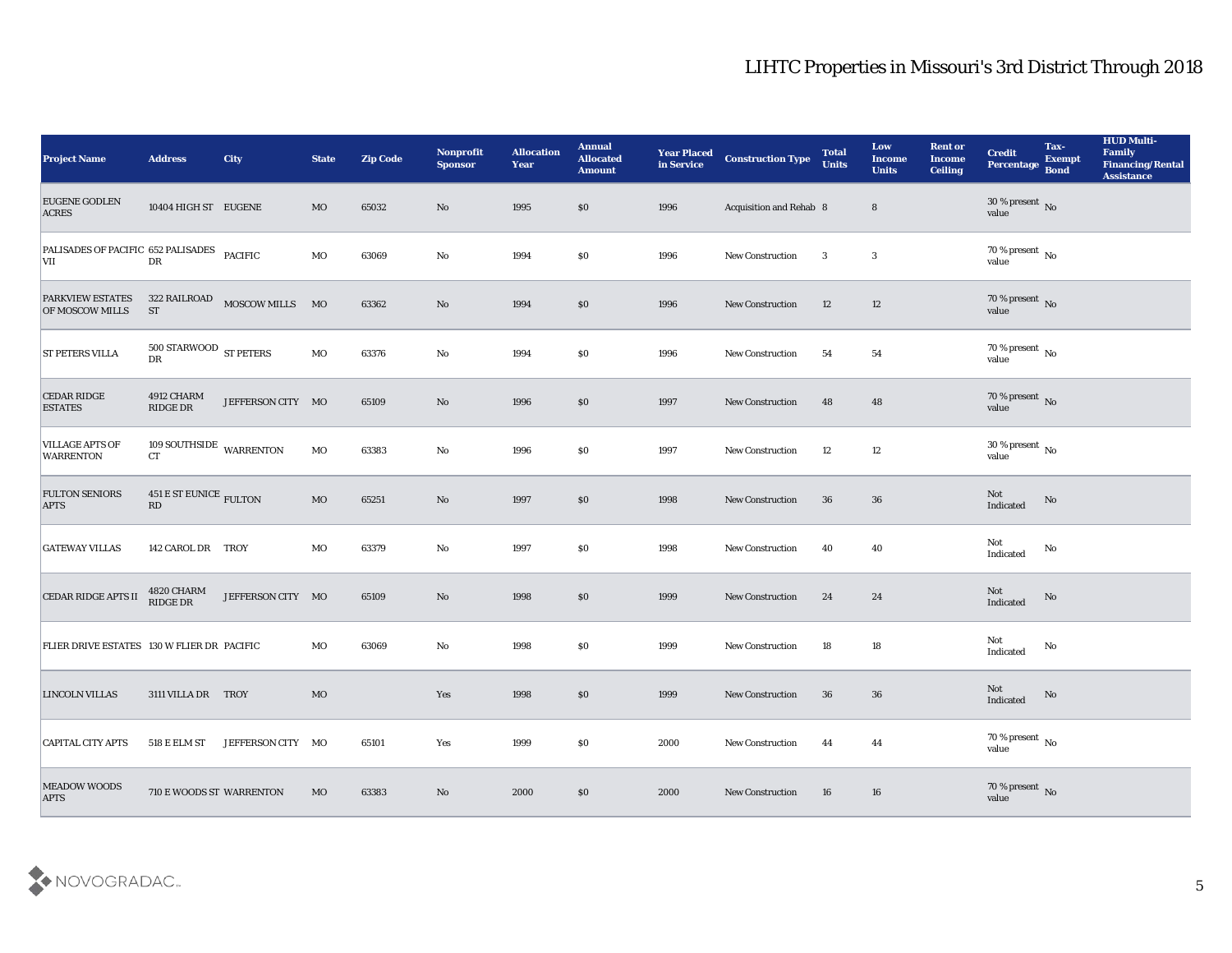| <b>Project Name</b>                                                                                                                                     | <b>Address</b>                                            | <b>City</b>         | <b>State</b> | <b>Zip Code</b> | Nonprofit<br><b>Sponsor</b> | <b>Allocation</b><br><b>Year</b>             | <b>Annual</b><br><b>Allocated</b><br><b>Amount</b> | <b>Year Placed</b><br>in Service | <b>Construction Type</b>     | <b>Total</b><br><b>Units</b> | Low<br><b>Income</b><br><b>Units</b> | <b>Rent or</b><br><b>Income</b><br><b>Ceiling</b> | <b>Credit</b><br><b>Percentage</b>      | Tax-<br><b>Exempt</b><br><b>Bond</b> | <b>HUD Multi-</b><br>Family<br><b>Financing/Rental</b><br><b>Assistance</b> |
|---------------------------------------------------------------------------------------------------------------------------------------------------------|-----------------------------------------------------------|---------------------|--------------|-----------------|-----------------------------|----------------------------------------------|----------------------------------------------------|----------------------------------|------------------------------|------------------------------|--------------------------------------|---------------------------------------------------|-----------------------------------------|--------------------------------------|-----------------------------------------------------------------------------|
| <b>RIVERVIEW BEND</b><br><b>APTS</b>                                                                                                                    | 2011 CRUISER<br>$\mathrm{CV}$                             | <b>CRYSTAL CITY</b> | $_{\rm MO}$  | 63019           | No                          | 2000                                         | \$0                                                | 2000                             | Acquisition and Rehab 94     |                              | 94                                   |                                                   | 30 % present $\gamma_{\rm es}$<br>value |                                      |                                                                             |
| <b>SULLIVAN FAMILY</b><br><b>APTS</b>                                                                                                                   | 1 PINE RIDGE<br>DR                                        | <b>SULLIVAN</b>     | MO           | 63080           | No                          | 1999                                         | \$0                                                | 2000                             | <b>New Construction</b>      | 36                           | 36                                   |                                                   | $70\,\%$ present $\,$ No value          |                                      |                                                                             |
| <b>WILDWOOD APTS</b>                                                                                                                                    | 2025 SIERRA<br><b>PKWY</b>                                | <b>ARNOLD</b>       | MO           | 63010           | $\mathbf{N}\mathbf{o}$      | 1999                                         | \$0                                                | 2000                             | <b>New Construction</b>      | 48                           | 48                                   |                                                   | $70\,\%$ present $\,$ No value          |                                      |                                                                             |
| <b>CALLAWAY VILLAGE</b><br><b>APTS</b>                                                                                                                  | 549<br>AMERIHOST DR FULTON                                |                     | $_{\rm MO}$  | 65251           | No                          | 2001                                         | \$0                                                | 2001                             | New Construction             | 48                           | 48                                   |                                                   | $70\,\%$ present $\,$ No value          |                                      |                                                                             |
| <b>CAMDENTON APTS</b>                                                                                                                                   | 326 THIRD ST                                              | <b>CAMDENTON</b>    | $_{\rm MO}$  | 65020           | No                          | 2000                                         | \$0                                                | 2001                             | <b>New Construction</b>      | 32                           | 32                                   |                                                   | $70\,\%$ present $\,$ No value          |                                      |                                                                             |
| HAWTHORN VILLAGE HAWTHORNE                                                                                                                              | 1059<br><b>VILLAGE DR</b>                                 | WARRENTON           | MO           | 63383           | No                          | 2000                                         | \$0                                                | 2001                             | <b>New Construction</b>      | 48                           | 48                                   |                                                   | $70\,\%$ present $\,$ No value          |                                      |                                                                             |
| <b>ROCKTREE APTS</b>                                                                                                                                    | <b>2089 MANOR</b><br>DR                                   | ${\tt FULTON}$      | MO           | 65251           | Yes                         | 2001                                         | \$0                                                | 2001                             | Acquisition and Rehab 64     |                              | 57                                   |                                                   | $30\,\%$ present $\,$ Yes value         |                                      |                                                                             |
| <b>SUNSET POINT APTS</b>                                                                                                                                | $2007\,\mathrm{MISSOURI}$ $\,$ CRYSTAL CITY<br><b>AVE</b> |                     | MO           | 63019           | No                          | 2001                                         | \$0                                                | 2001                             | <b>Acquisition and Rehab</b> | 70                           | 70                                   |                                                   | $30\,\%$ present $\,$ Yes value         |                                      |                                                                             |
| $\begin{array}{ l } \hline \texttt{CAPTAL CITY ELDERLY}\,\textcolor{red}{\textbf{302 EDMONDS}} & \texttt{JEFFERSON CITY} \quad \textbf{MO} \end{array}$ |                                                           |                     |              | 65109           | Yes                         | 2001                                         | \$0                                                | 2002                             | New Construction             | 50                           | 50                                   |                                                   | $70\,\%$ present $\,$ No value          |                                      |                                                                             |
| <b>CATERBURY PARK APTS 1001 HWY 79</b>                                                                                                                  |                                                           | <b>ST PETERS</b>    | MO           | 63376           | No                          | 2001                                         | \$0                                                | 2002                             | <b>New Construction</b>      | 66                           | 66                                   |                                                   | $70\,\%$ present $\,$ No value          |                                      |                                                                             |
| CALLAWAY VILLAGE PH 543 AIRWAY DR FULTON                                                                                                                |                                                           |                     | MO           | 65251           |                             | Insufficient<br>Data                         | $\$0$                                              | Insufficient<br>Data             | Not Indicated                | 47                           | $\bf{0}$                             |                                                   | Not<br>Indicated                        |                                      |                                                                             |
| <b>CCRC OF O'FALLON</b>                                                                                                                                 | 204 N MAIN ST O FALLON                                    |                     | $_{\rm MO}$  | 63366           |                             | $\label{eq:invariant} In sufficient$<br>Data | $\$0$                                              | $\bold{Insufficient}$<br>Data    | Not Indicated                | 39                           | $\bf{0}$                             |                                                   | $\operatorname{\bf Not}$<br>Indicated   |                                      |                                                                             |
| <b>CHAPEL RIDGE OF</b><br>UNION                                                                                                                         | 109 CHAPEL<br>RIDGE DR                                    | <b>UNION</b>        | $_{\rm MO}$  | 63084           |                             | Insufficient<br>Data                         | $\$0$                                              | Insufficient<br>Data             | $\hbox{\bf Not Indicated}$   | 164                          | $\bf{0}$                             |                                                   | Not<br>Indicated                        |                                      |                                                                             |

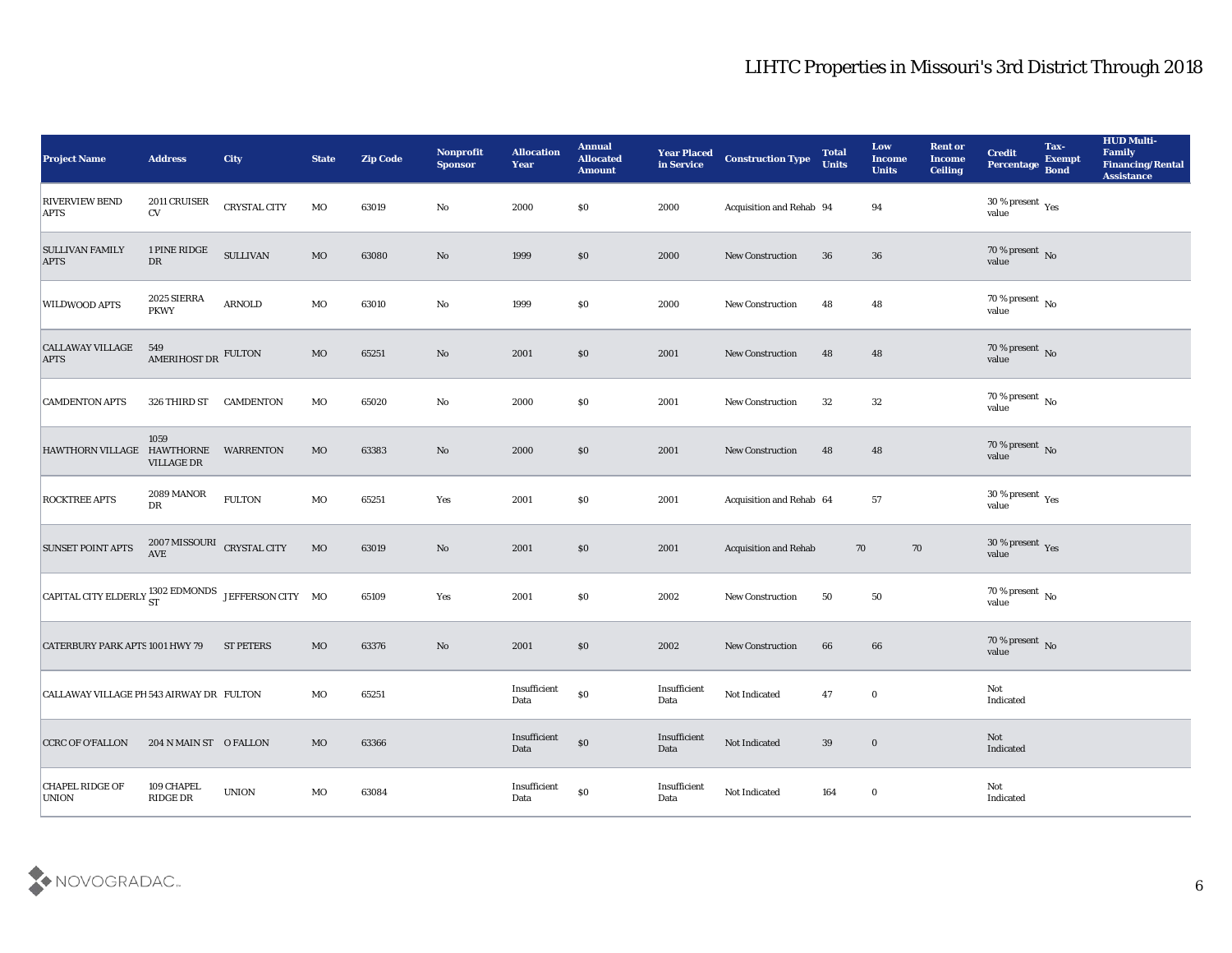| <b>Project Name</b>                      | <b>Address</b>                                                                   | City                                | <b>State</b> | <b>Zip Code</b> | Nonprofit<br><b>Sponsor</b> | <b>Allocation</b><br><b>Year</b> | <b>Annual</b><br><b>Allocated</b><br><b>Amount</b> | <b>Year Placed</b><br>in Service | <b>Construction Type</b> | <b>Total</b><br><b>Units</b> | Low<br><b>Income</b><br><b>Units</b> | <b>Rent or</b><br><b>Income</b><br><b>Ceiling</b> | <b>Credit</b><br>Percentage Bond                  | Tax-<br><b>Exempt</b>  | <b>HUD Multi-</b><br>Family<br><b>Financing/Rental</b><br><b>Assistance</b> |
|------------------------------------------|----------------------------------------------------------------------------------|-------------------------------------|--------------|-----------------|-----------------------------|----------------------------------|----------------------------------------------------|----------------------------------|--------------------------|------------------------------|--------------------------------------|---------------------------------------------------|---------------------------------------------------|------------------------|-----------------------------------------------------------------------------|
| <b>GENTEMANN III</b>                     | $3100\,\mathrm{MEADOW}$ $\quad$ O FALLON POINTE DR                               |                                     | MO           | 63366           |                             | Insufficient<br>Data             | \$0                                                | Insufficient<br>Data             | Not Indicated            | 39                           | $\bf{0}$                             |                                                   | Not<br>Indicated                                  |                        |                                                                             |
| MILLSTONE VILLAGE 201 RUTH DR<br>II APTS |                                                                                  | <b>PACIFIC</b>                      | MO           | 63069           |                             | Insufficient<br>Data             | $\boldsymbol{\mathsf{S}}\boldsymbol{\mathsf{O}}$   | Insufficient<br>Data             | Not Indicated            | 40                           | $\bf{0}$                             |                                                   | Not<br>Indicated                                  |                        |                                                                             |
| <b>O'FALLON LAKES APTS</b>               | 2111 OFALLON<br>LAKE DR                                                          | O FALLON                            | MO           | 63366           |                             | Insufficient<br>Data             | $\$0$                                              | Insufficient<br>Data             | Not Indicated            | 132                          | $\bf{0}$                             |                                                   | Not<br>Indicated                                  |                        |                                                                             |
| <b>SUMMIT VALLEY</b><br>PHASE 2          | 327 CARLYE<br><b>WAY</b>                                                         | <b>PACIFIC</b>                      | $_{\rm MO}$  | 63069           |                             | Insufficient<br>Data             | \$0                                                | Insufficient<br>Data             | Not Indicated            | 25                           | $\bf{0}$                             |                                                   | Not<br>Indicated                                  |                        |                                                                             |
| <b>VILLAS AT PERUQUE</b><br><b>HILLS</b> | 112 PERUQUE<br><b>VALLEY DR</b>                                                  | <b>WENTZVILLE</b>                   | MO           | 63385           |                             | Insufficient<br>Data             | $\$0$                                              | Insufficient<br>Data             | Not Indicated            | 32                           | $\bf{0}$                             |                                                   | Not<br>Indicated                                  |                        |                                                                             |
| <b>FREEBURG ESTATES</b>                  | $7027\,\mathrm{ST}$ $$\rm{S T}$ MARTINS BLVD $$\rm{ST}$ MARTINS $$\rm{MARTINS}$$ |                                     | MO           | 65109           | No                          | 1987                             | \$0                                                | 1987                             | <b>New Construction</b>  | 12                           | 12                                   |                                                   | Not<br>Indicated                                  |                        |                                                                             |
| <b>SAN JON ESTATES</b><br>(ELDON)        | 1505 JONES AVE ELDON                                                             |                                     | MO           | 65026           | No                          | 1988                             | $\$0$                                              | 1988                             | <b>New Construction</b>  | 24                           | 24                                   |                                                   | Not<br>$\label{thm:indicated} \textbf{Indicated}$ | $\mathbf{N}\mathbf{o}$ |                                                                             |
| PARK HILLS APTS<br>(UNION)               | 3 POTOMAC CT UNION                                                               |                                     | MO           | 63084           | No                          | 1988                             | \$0                                                | 1988                             | <b>New Construction</b>  | $\overline{\mathbf{4}}$      | $\overline{4}$                       |                                                   | Not<br>Indicated                                  | No                     |                                                                             |
| 5 POTOMAC CT                             | 5 POTOMAC CT UNION                                                               |                                     | MO           | 63084           | No                          | 1988                             | $\boldsymbol{\mathsf{S}}\boldsymbol{\mathsf{0}}$   | 1988                             | <b>New Construction</b>  | $\overline{4}$               | $\overline{4}$                       |                                                   | Not<br>Indicated                                  | No                     |                                                                             |
| 705 FERNWOOD TER                         | <b>TER</b>                                                                       | 705 FERNWOOD $_{\rm LAKE}$ ST LOUIS | MO           | 63367           | No                          | 1988                             | \$0                                                | 1988                             | <b>New Construction</b>  | $\blacksquare$               | 1                                    |                                                   | Not<br>Indicated                                  | No                     |                                                                             |
| <b>155 CRESCENT LAKE</b><br> RD          | 155 CRESCENT<br><b>LAKE RD</b>                                                   | <b>ST CLAIR</b>                     | MO           | 63077           | No                          | 1989                             | \$0                                                | 1989                             | <b>New Construction</b>  | 24                           | 24                                   |                                                   | Not<br>Indicated                                  | No                     |                                                                             |
| <b>GARDNER ST APTS</b>                   | $202$ GARDNER<br>$\operatorname{ST}$                                             | <b>IBERIA</b>                       | $_{\rm MO}$  | 65486           | $\mathbf {No}$              | 1989                             | $\$0$                                              | 1989                             | New Construction         | 12                           | $12\,$                               |                                                   | Not<br>Indicated                                  | $\mathbf {No}$         |                                                                             |
| 205 S WEST ST                            | 205 S W ST                                                                       | <b>WARRENTON</b>                    | MO           | 63383           | No                          | 1989                             | $\$0$                                              | 1989                             | <b>New Construction</b>  | 16                           | 16                                   |                                                   | Not<br>Indicated                                  | $\mathbf{N}\mathbf{o}$ |                                                                             |

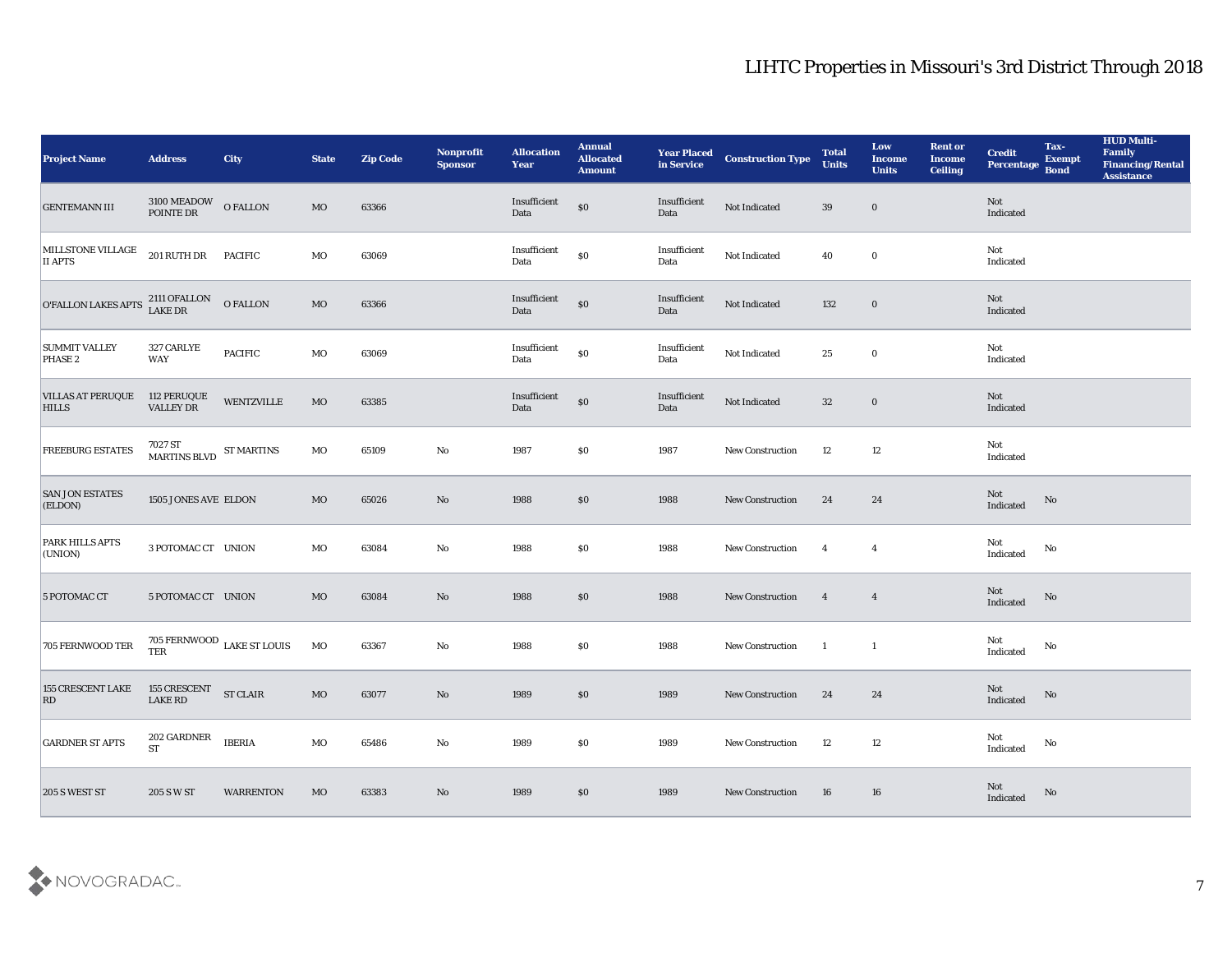| <b>Project Name</b>                            | <b>Address</b>                                | City                                  | <b>State</b> | <b>Zip Code</b> | Nonprofit<br><b>Sponsor</b> | <b>Allocation</b><br><b>Year</b> | <b>Annual</b><br><b>Allocated</b><br><b>Amount</b> | <b>Year Placed</b><br>in Service | <b>Construction Type</b> | <b>Total</b><br><b>Units</b> | Low<br><b>Income</b><br><b>Units</b> | <b>Rent or</b><br><b>Income</b><br><b>Ceiling</b> | <b>Credit</b><br>Percentage                             | Tax-<br><b>Exempt</b><br><b>Bond</b> | <b>HUD Multi-</b><br>Family<br><b>Financing/Rental</b><br><b>Assistance</b> |
|------------------------------------------------|-----------------------------------------------|---------------------------------------|--------------|-----------------|-----------------------------|----------------------------------|----------------------------------------------------|----------------------------------|--------------------------|------------------------------|--------------------------------------|---------------------------------------------------|---------------------------------------------------------|--------------------------------------|-----------------------------------------------------------------------------|
| 7 POTOMAC CT                                   | 7 POTOMAC CT UNION                            |                                       | MO           | 63084           | No                          | 1989                             | $\$0$                                              | 1989                             | New Construction         | $\overline{4}$               | $\overline{4}$                       |                                                   | Not<br>Indicated                                        | No                                   |                                                                             |
| 703 FERNWOOD TER                               |                                               | $703$ FERNWOOD $\:$ LAKE ST LOUIS TER | $_{\rm MO}$  | 63367           | No                          | 1988                             | $\$0$                                              | 1989                             | <b>New Construction</b>  | $\blacksquare$               | $\mathbf{1}$                         |                                                   | Not<br>Indicated                                        | No                                   |                                                                             |
| 704 FERNWOOD TER                               | <b>TER</b>                                    | 704 FERNWOOD LAKE ST LOUIS            | MO           | 63367           | $\rm\thinspace No$          | 1989                             | \$0\$                                              | 1989                             | New Construction         | $\blacksquare$               | $\mathbf{1}$                         |                                                   | Not<br>Indicated                                        | No                                   |                                                                             |
| <b>SULLIVAN GARDEN</b><br><b>APTS</b>          | 242 N CHURCH SULLIVAN<br><b>ST</b>            |                                       | MO           | 63080           | No                          | 1988                             | \$0\$                                              | 1989                             | Acquisition and Rehab 23 |                              | 23                                   |                                                   | Not<br>Indicated                                        | $\rm No$                             |                                                                             |
| <b>ELDON ESTATES II</b>                        | 1509 JONES AVE ELDON                          |                                       | MO           | 65026           |                             | 1990                             | \$0\$                                              | 1990                             | <b>New Construction</b>  | 24                           | 24                                   |                                                   | Not<br>Indicated                                        |                                      |                                                                             |
| <b>ELDON MANOR</b>                             | 202 MANOR DR ELDON                            |                                       | MO           |                 |                             | 1990                             | $\$0$                                              | 1990                             | New Construction         | 24                           | 24                                   |                                                   | Not<br>Indicated                                        |                                      |                                                                             |
| <b>JONES STREET APTS</b>                       | 323 JONES ST                                  | SULLIVAN                              | MO           | 63080           | No                          | 1989                             | $\$0$                                              | 1990                             | <b>New Construction</b>  | 16                           | 16                                   |                                                   | Not<br>Indicated                                        | No                                   |                                                                             |
| <b>RUSSELLVILLE</b><br><b>ESTATES</b>          | 4819 MARION<br><b>ST</b>                      | <b>RUSSELLVILLE</b>                   | MO           | 65074           | No                          | 1989                             | \$0\$                                              | 1990                             | <b>New Construction</b>  | 16                           | 16                                   |                                                   | Not<br>Indicated                                        | No                                   |                                                                             |
| <b>HIGHLAND HOUSE</b><br>VILLAS                | 2903<br><b>HIGHLAND</b><br>HOUSE VILLAS<br>CT | ARNOLD                                | MO           | 63010           |                             | 1991                             | \$0\$                                              | 1991                             | <b>New Construction</b>  | 40                           | 40                                   |                                                   | Not<br>Indicated                                        | $\mathbf{N}\mathbf{o}$               |                                                                             |
| <b>GREEN GABLES II</b><br><b>SENIOR LIVING</b> | <b>1001 GREEN</b><br><b>GABLES CIR</b>        | WENTZVILLE                            | $_{\rm MO}$  | 63385           | No                          | 2009                             | \$838,900                                          | 2011                             | <b>New Construction</b>  | 48                           | 48                                   | 60% AMGI                                          | <b>Both 30%</b><br>and 70%<br>present value             | No                                   |                                                                             |
| <b>HOMEFIELD VILLAS</b>                        | 634 GOLDEN<br><b>VILLA AVE</b>                | <b>O FALLON</b>                       | MO           | 63366           | No                          | 2009                             | \$897,000                                          | 2011                             | <b>New Construction</b>  | 60                           | 60                                   | 60% AMGI and 70%                                  | <b>Both 30%</b><br>$\,$ present value                   | No                                   |                                                                             |
| <b>TOWNHOMES AT</b><br><b>HOMEFIELD</b>        | <b>828 HOME</b><br>TOWN LOOP                  | $\hbox{O FALLON}$                     | $\rm MO$     | 63366           | $\mathbf {No}$              | 2009                             | \$842,000                                          | 2011                             | New Construction         | 48                           | 42                                   |                                                   | <b>Both 30%</b><br>60% AMGI and 70% No<br>present value |                                      |                                                                             |
| <b>VILLAS AT PERUQUE</b><br>HILLS II           | 301 PERUQUE<br><b>VALLEY DR</b>               | <b>WENTZVILLE</b>                     | MO           | 63385           | $\mathbf {No}$              | 2010                             | \$516,271                                          | 2011                             | New Construction         | 32                           | 27                                   | 60% AMGI                                          | Both $30\%$<br>and 70%<br>present value                 | $\mathbf{N}\mathbf{o}$               |                                                                             |

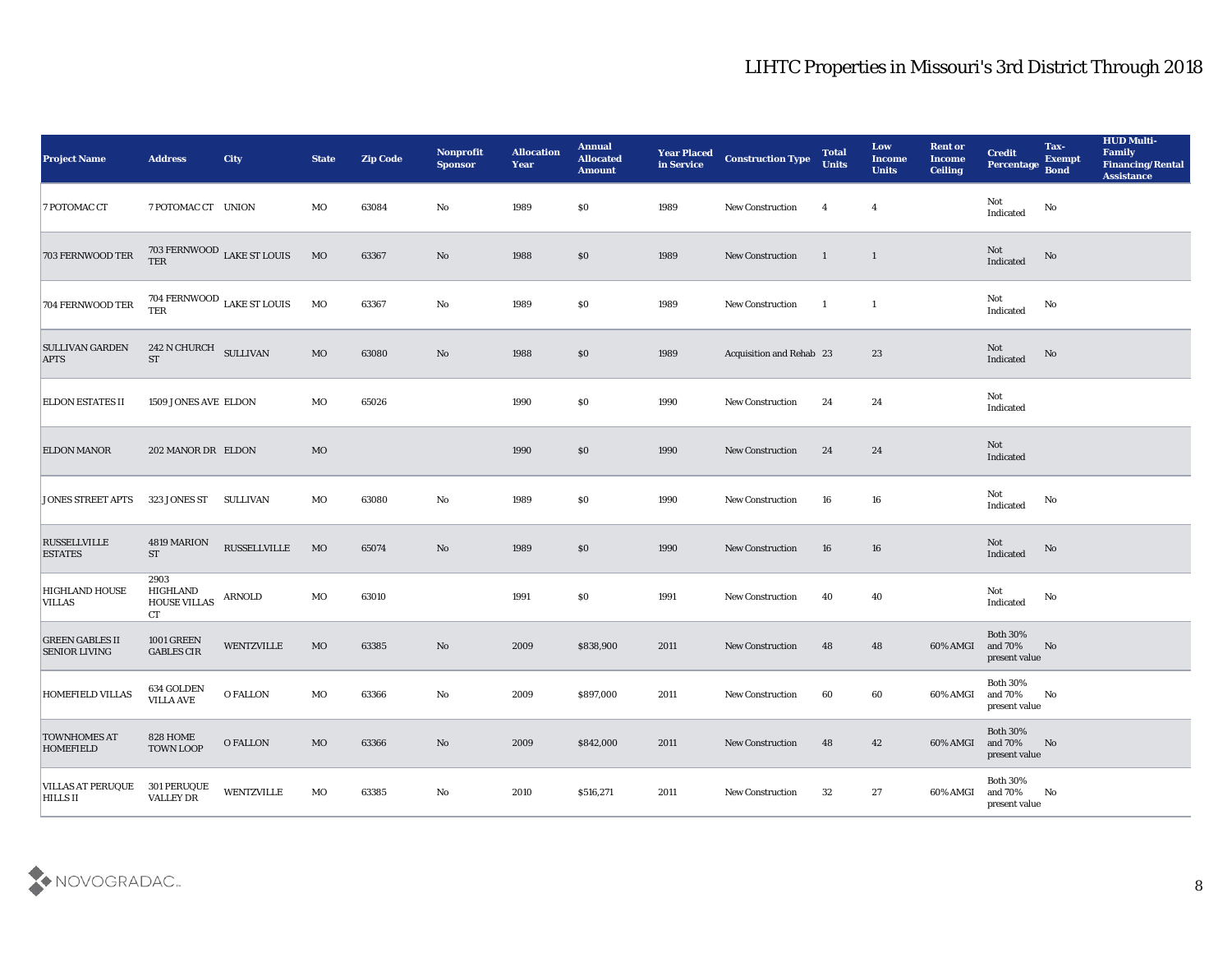| <b>Project Name</b>                            | <b>Address</b>                                        | <b>City</b>              | <b>State</b> | <b>Zip Code</b> | <b>Nonprofit</b><br><b>Sponsor</b> | <b>Allocation</b><br><b>Year</b> | <b>Annual</b><br><b>Allocated</b><br><b>Amount</b> | <b>Year Placed</b><br>in Service | <b>Construction Type</b>  | <b>Total</b><br><b>Units</b> | Low<br><b>Income</b><br><b>Units</b> | <b>Rent or</b><br><b>Income</b><br><b>Ceiling</b> | <b>Credit</b><br>Percentage                 | Tax-<br><b>Exempt</b><br><b>Bond</b> | <b>HUD Multi-</b><br>Family<br><b>Financing/Rental</b><br><b>Assistance</b> |
|------------------------------------------------|-------------------------------------------------------|--------------------------|--------------|-----------------|------------------------------------|----------------------------------|----------------------------------------------------|----------------------------------|---------------------------|------------------------------|--------------------------------------|---------------------------------------------------|---------------------------------------------|--------------------------------------|-----------------------------------------------------------------------------|
| <b>WILLOW CREEK APTS</b>                       | 105 WILLOW<br><b>CREEK DR</b>                         | <b>ELDON</b>             | <b>MO</b>    | 65026           | No                                 | 2010                             | \$517,000                                          | 2011                             | Acquisition and Rehab 64  |                              | 63                                   | 60% AMGI                                          | <b>Both 30%</b><br>and 70%<br>present value | No                                   |                                                                             |
| <b>WOODBURY PLACE</b><br><b>PHASE I</b>        | 227 WOODBURY O FALLON<br>PL CIR                       |                          | MO           | 63366           | No                                 | 2009                             | \$808,974                                          | 2011                             | <b>New Construction</b>   | 42                           | 42                                   | 60% AMGI                                          | <b>Both 30%</b><br>and 70%<br>present value | No                                   |                                                                             |
| BELLEMEADE MANOR 316 MCGAVOCK ST PETERS        |                                                       |                          | MO           | 63376           | No                                 | 2010                             | \$1,175,000                                        | 2012                             | <b>New Construction</b>   | 100                          | 80                                   | 60% AMGI                                          | $30\,\%$ present $\,$ No value              |                                      | No                                                                          |
| <b>HILLMANN PLACE</b>                          | $1000\rm~HILLMAN$<br>PL CIR                           | <b>O FALLON</b>          | MO           | 63366           | No                                 | 2010                             | \$1,034,583                                        | 2012                             | <b>New Construction</b>   | 42                           | 42                                   | 60% AMGI                                          | <b>Both 30%</b><br>and 70%<br>present value | No                                   | No                                                                          |
| <b>VILLAS AT</b><br><b>HAWTHORN</b>            | 2053 VILLAS DR WARRENTON                              |                          | MO           | 63383           | Yes                                | 2011                             | \$870,000                                          | 2012                             | <b>New Construction</b>   | 48                           | 48                                   | 60% AMGI                                          | <b>Both 30%</b><br>and 70%<br>present value | No                                   | No                                                                          |
| <b>JAYCEE</b><br><b>FAIRGROUNDS</b><br>VILLAGE | 1355<br>FAIRGROUNDS ST CHARLES<br>RD                  |                          | MO           | 63301           | Yes                                | 2011                             | \$900,000                                          | 2013                             | Acquisition and Rehab 135 |                              | 131                                  | 60% AMGI                                          | <b>Both 30%</b><br>and 70%<br>present value | $\mathbf{N}\mathbf{o}$               | No                                                                          |
| TWIN OAKS AT STONE 280 SANTA<br>RIDGE          | <b>ELENA DR</b>                                       | <b>WENTZVILLE</b>        | MO           | 63385           | No                                 | 2012                             | \$780,000                                          | 2013                             | <b>New Construction</b>   | 48                           | 48                                   | 60% AMGI                                          | <b>Both 30%</b><br>and 70%<br>present value | No                                   | No                                                                          |
| HOUSE SPRINGS APTS                             | 6830 SPRING<br><b>CREEK RD</b>                        | <b>HOUSE SPRINGS</b>     | MO           | 63051           | No                                 | 2012                             | \$153,084                                          | 2014                             | Acquisition and Rehab 48  |                              | 48                                   | 60% AMGI                                          | <b>Both 30%</b><br>and 70%<br>present value | No                                   | No                                                                          |
| OAK VIEW VILLAGE                               | 306 OAK VIEW<br><b>CIR</b>                            | <b>UNION</b>             | MO           | 63084           | $\mathbf{N}\mathbf{o}$             | 2013                             | \$3,744,000                                        | 2014                             | <b>New Construction</b>   | 47                           | 47                                   | 60% AMGI                                          | $70\,\%$ present $\,$ No value              |                                      | No                                                                          |
| <b>BLUFF VIEW</b><br><b>APARTMENTS</b>         | <b>150 BRANDON<br/>WALLACE WAY</b>                    | $\operatorname{FESTUS}$  | MO           | 63028-0000      | No                                 | 2014                             | \$565,000                                          | 2015                             | New Construction          | 40                           | 40                                   | 60% AMGI                                          | $70\,\%$ present $\,$ No value              |                                      | $\rm\thinspace No$                                                          |
| <b>FISH HAVEN</b><br><b>APARTMENTS</b>         | 132 SOUTH FISH LAKE OZARK<br><b>HAVE ROAD</b>         |                          | MO           | 65049-0000      | No                                 | 2014                             | \$676,000                                          | 2015                             | <b>New Construction</b>   | 64                           | 50                                   | 60% AMGI                                          | 70 % present No<br>value                    |                                      | No                                                                          |
| <b>WOODBURY PLACE II</b>                       | $228$ WOODBURY OFALLON PLACE CIRCLE $\,$ OFALLON $\,$ |                          | MO           | 63366-0000      | $\mathbf{N}\mathbf{o}$             | 2014                             | \$506,000                                          | 2015                             | New Construction          | 42                           | 42                                   | 60% AMGI                                          | $70\,\%$ present $\,$ No value              |                                      | $\mathbf{N}\mathbf{o}$                                                      |
| <b>LAKE RIDGE</b>                              | 2901<br><b>DRIVE</b>                                  | TECHNOLOGY LAKE ST LOUIS | MO           | 63367-0000      | No                                 | 2015                             | \$603,000                                          | 2016                             | <b>New Construction</b>   | $\bf{0}$                     | $\bf{0}$                             | 60% AMGI                                          | $70\,\%$ present $\,$ No value              |                                      | No                                                                          |

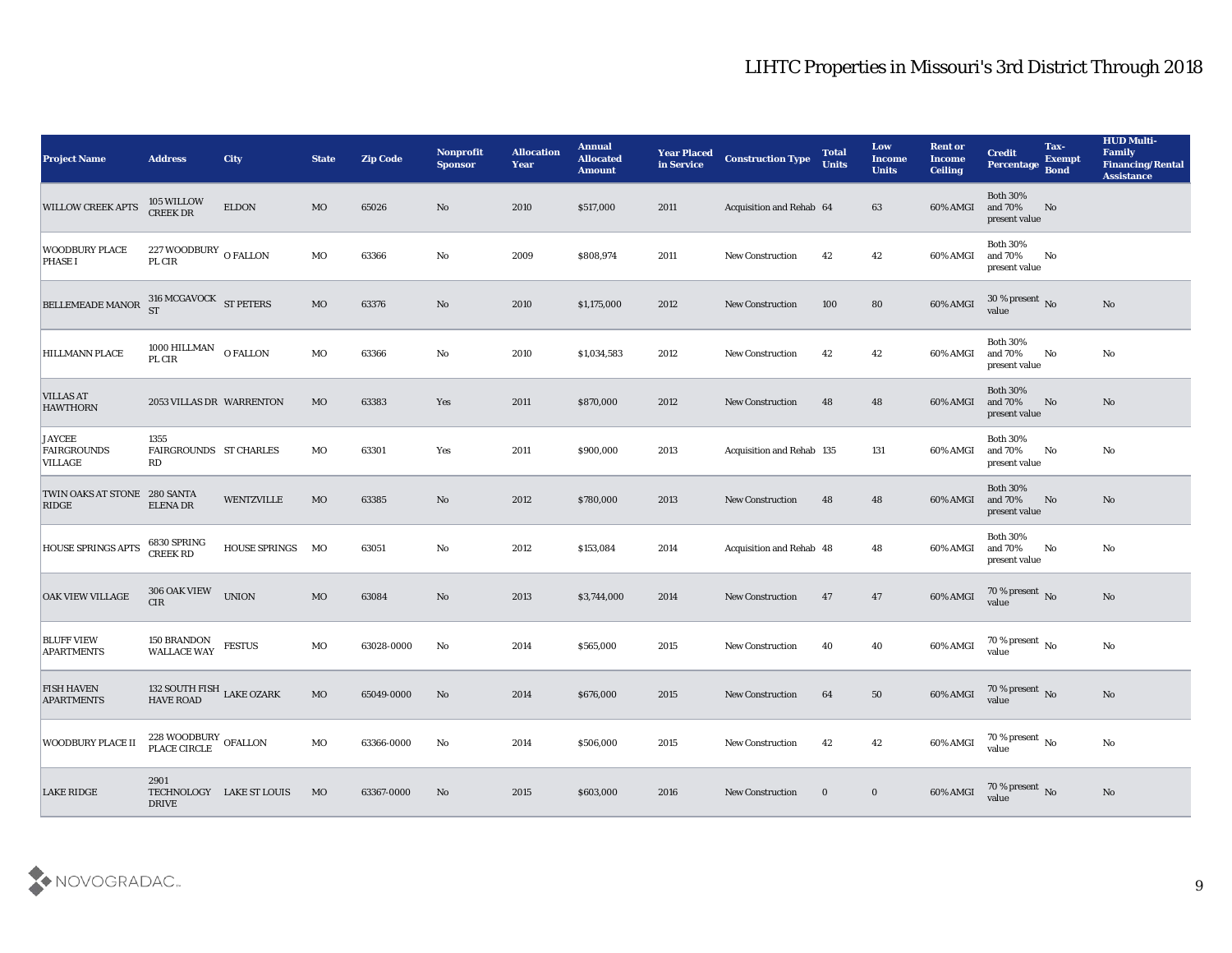| <b>Project Name</b>                       | <b>Address</b>                              | <b>City</b>         | <b>State</b> | <b>Zip Code</b> | <b>Nonprofit</b><br><b>Sponsor</b> | <b>Allocation</b><br><b>Year</b> | <b>Annual</b><br><b>Allocated</b><br><b>Amount</b> | <b>Year Placed</b><br>in Service | <b>Construction Type</b> | <b>Total</b><br><b>Units</b> | Low<br><b>Income</b><br><b>Units</b> | <b>Rent or</b><br><b>Income</b><br><b>Ceiling</b> | <b>Credit</b><br>Percentage        | Tax-<br><b>Exempt</b><br><b>Bond</b> | <b>HUD Multi-</b><br>Family<br><b>Financing/Rental</b><br><b>Assistance</b> |
|-------------------------------------------|---------------------------------------------|---------------------|--------------|-----------------|------------------------------------|----------------------------------|----------------------------------------------------|----------------------------------|--------------------------|------------------------------|--------------------------------------|---------------------------------------------------|------------------------------------|--------------------------------------|-----------------------------------------------------------------------------|
| OAK VIEW VILLAGE-<br>PHASE 2              | 204 OAK VIEW<br><b>CIRCLE</b>               | <b>UNION</b>        | MO           | 63084-0000      | No                                 | 2015                             | \$50,413                                           | 2016                             | <b>New Construction</b>  | $\bf{0}$                     | $\bf{0}$                             | 60% AMGI                                          | 70 % present $\,$ No $\,$<br>value |                                      | $\mathbf{No}$                                                               |
| <b>STONE RIDGE VILLAS</b>                 | 280 SANTA<br><b>ELENA</b>                   | WENTZVILLE          | MO           | 63385-0000      | No                                 | 2015                             | \$250,000                                          | 2016                             | <b>New Construction</b>  | $\mathbf{0}$                 | $\bf{0}$                             | 60% AMGI                                          | $70\,\%$ present $\,$ No value     |                                      | No                                                                          |
| <b>SUNRISE VILLA</b><br><b>APARTMENTS</b> | <b>15 SUNRISE</b><br><b>VILLA COURT</b>     | <b>TROY</b>         | MO           | 63379-0000      | No                                 | 2015                             | \$465,000                                          | 2016                             | <b>New Construction</b>  | $\bf{0}$                     | $\bf{0}$                             | 60% AMGI                                          | $70\,\%$ present $\,$ No value     |                                      | $\mathbf{N}\mathbf{o}$                                                      |
| <b>CHAPEL HILL</b><br><b>COMMONS III</b>  | 3521 CHAPEL<br><b>HILL ROAD</b>             | JEFFERSON CITY MO   |              | 65109-0000      | No                                 | 2015                             | \$472,000                                          | 2017                             | <b>New Construction</b>  | 52                           | 52                                   | 60% AMGI                                          | 70 % present<br>value              |                                      | $\rm No$                                                                    |
| <b>FAIRGROUNDS VILLA</b>                  | 608<br>FAIRGROUNDS WARRENTON<br><b>ROAD</b> |                     | MO           | 63383-0000      | No                                 | 2016                             | \$420,000                                          | 2017                             | New Construction         | 40                           | 40                                   | 60% AMGI                                          | 70 % present<br>value              |                                      | No                                                                          |
| <b>HILLMANN PLACE II</b>                  | 8100<br><b>HILLMANN</b><br>PLACE CIRCLE     | <b>OFALLON</b>      | MO           | 63366-0000      | No                                 | 2016                             | \$582,000                                          | 2017                             | <b>New Construction</b>  | 56                           | 50                                   | 60% AMGI                                          | 70 % present<br>value              |                                      | $\mathbf{N}\mathbf{o}$                                                      |
| <b>RIVERBEND ESTATES</b>                  | 1701 HIGH<br><b>STREET</b>                  | <b>WASHINGTON</b>   | MO           | 63090-0000      | No                                 | 2016                             | \$475,000                                          | 2017                             | <b>New Construction</b>  | 42                           | 37                                   | 60% AMGI                                          | 70 % present<br>value              |                                      | No                                                                          |
| <b>ROCKTREE</b><br><b>APARTMENTS</b>      | 2089 MANOR<br><b>DRIVE</b>                  | <b>FULTON</b>       | $_{\rm MO}$  | 65251-0000      | No                                 | 2016                             | \$548,000                                          | 2017                             | Acquisition and Rehab 64 |                              | 64                                   | 60% AMGI                                          | 70 % present<br>value              |                                      | No                                                                          |
| ASPEN TRAILS II                           | 200 TROYERS<br>$\rm RUN$                    | <b>SAINT PETERS</b> | MO           | 63376-0000      | No                                 | 2017                             | \$518,000                                          | 2018                             | <b>New Construction</b>  | 38                           | 38                                   | 60% AMGI                                          | 70 % present<br>value              |                                      | $\rm\thinspace No$                                                          |
| <b>CHESTNUT RIDGE</b>                     | <b>973 MAIN</b><br><b>STREET</b>            | <b>MOSCOW MILLS</b> | MO           | 63362-0000      | No                                 | 2016                             | \$1,095,000                                        | 2018                             | New Construction         | 40                           | 40                                   | 60% AMGI                                          | 70 % present<br>value              |                                      | No                                                                          |
| <b>FISH HAVEN ESTATES</b>                 | $130$ SOUTH FISH $\:$ LAKE OZARK HAVEN ROAD |                     | MO           | 65049-0000      | No                                 | 2016                             | \$492,000                                          | 2018                             | New Construction         | 44                           | 44                                   | 60% AMGI                                          | 70 % present<br>value              |                                      | $\mathbf {No}$                                                              |
|                                           |                                             |                     |              |                 |                                    |                                  |                                                    |                                  |                          |                              |                                      |                                                   |                                    |                                      |                                                                             |
| 128 Projects Reported                     |                                             |                     |              |                 |                                    |                                  | \$27,690,322                                       |                                  |                          | 5,621                        | 5,027                                |                                                   |                                    |                                      |                                                                             |